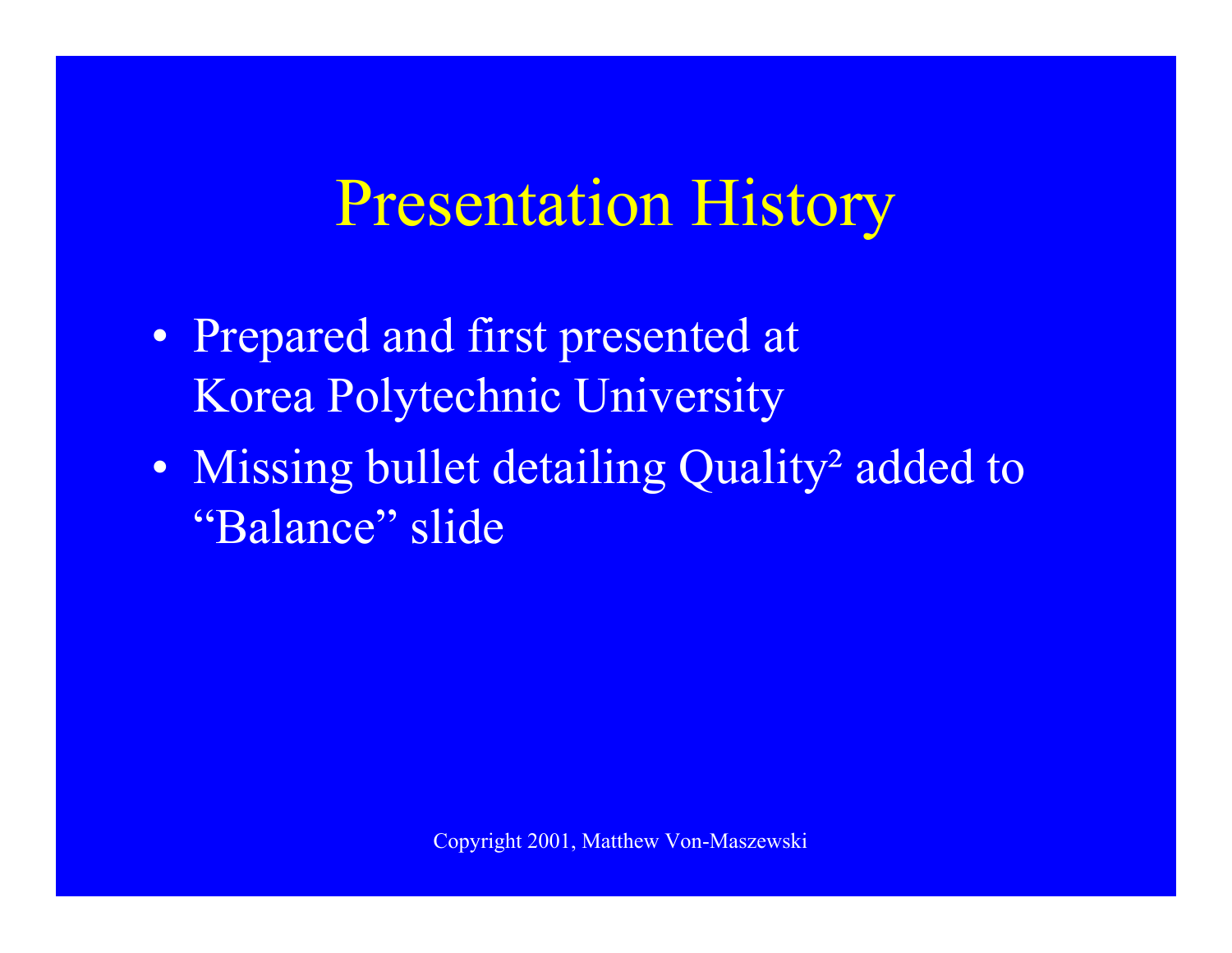Predictable Software Development

By Matthew Von-Maszewski November 9th, 2001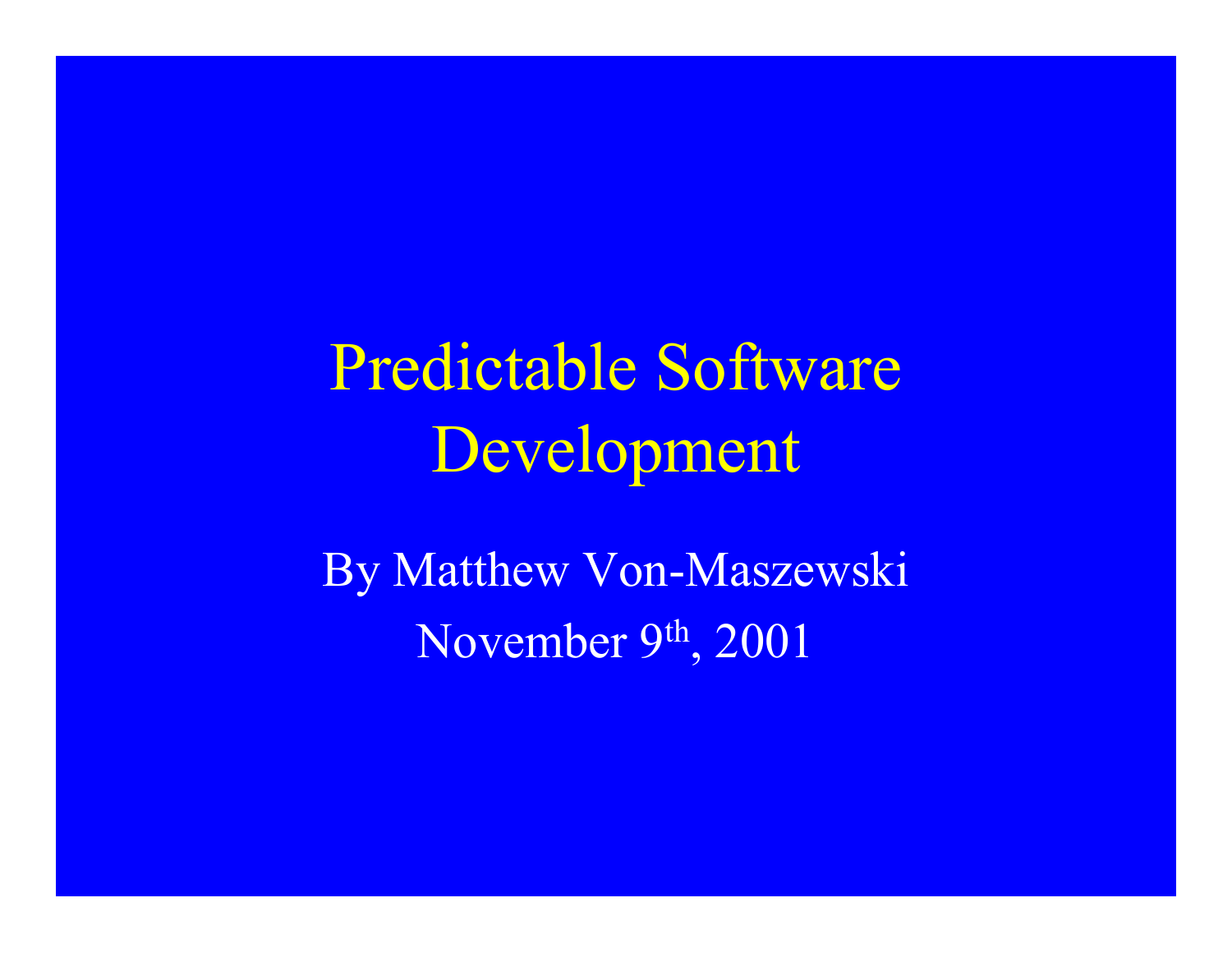# Software Development Problem in Industry

- Time usage in Industry
	- 1/3 Planning
	- 1/6 Coding
	- 1/4 Component Test [Unit Test]
	- en al control de la control de la control de la control de la control de la control de la control de la control de la control de la control de la control de la control de la control de la control de la control de la contro 1/4 System Test

[from The Mythical Man-Month, by Frederic P. Brooks, Jr.]

• ~100% Time in College spent on Coding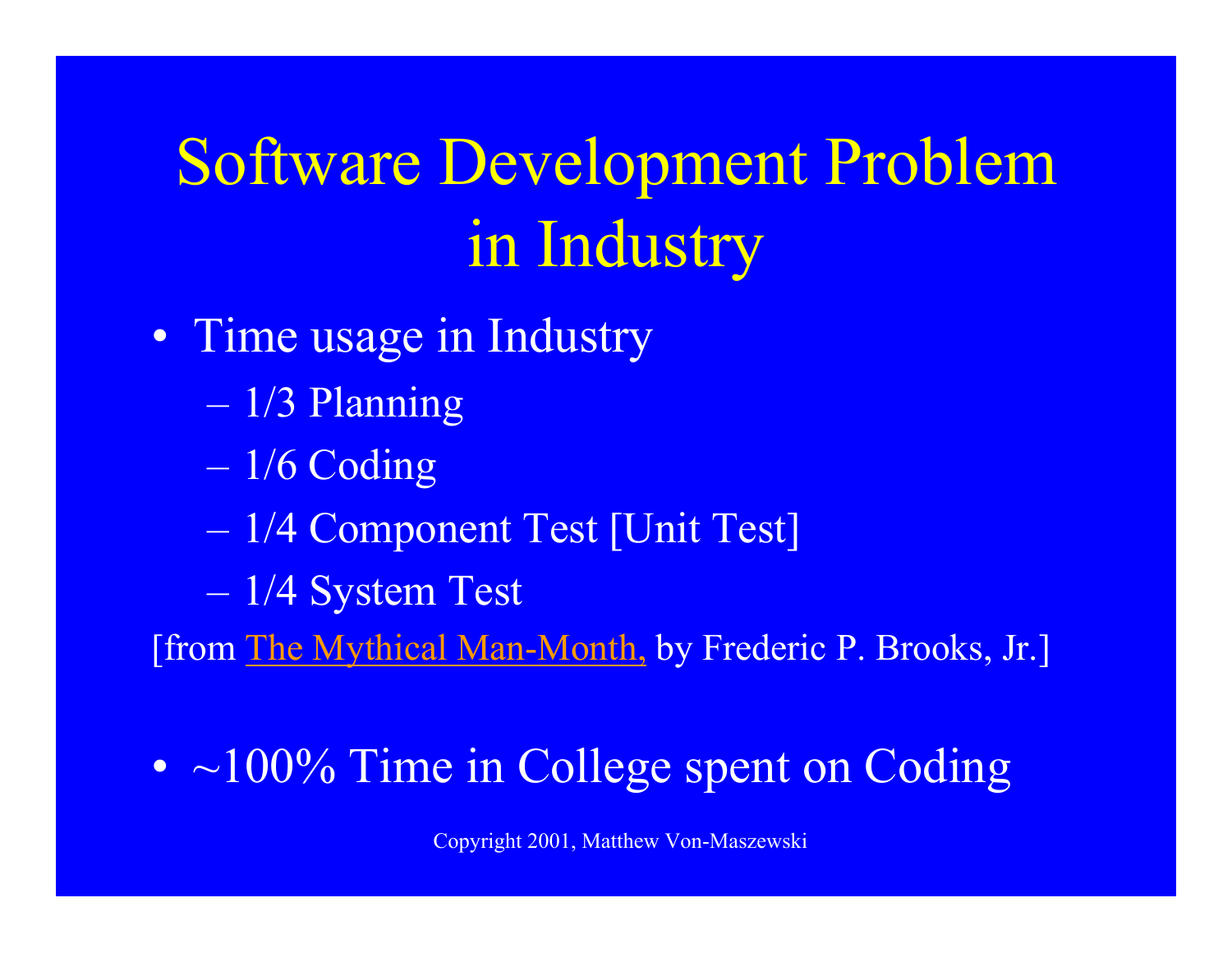## College Coding Focuses on Function not Form

 $\bullet$ Test Question: Which "if" statement is best? **void function(char \* value)**

**if** ( \*value )  $\{$  \* some action \*/ $\}$ ;

**if** ( \*value !=  $\overline{0}$  ) {/\* some action \*/};

**if ( 0 != \*value )**  $\{$ /\* some action \*/ $\}$ ;

**if** ( '\0' != \*value )  $\{$ /\* some action \*/ $\}$ ;

**return;**

**} /\* function \*/**

**{**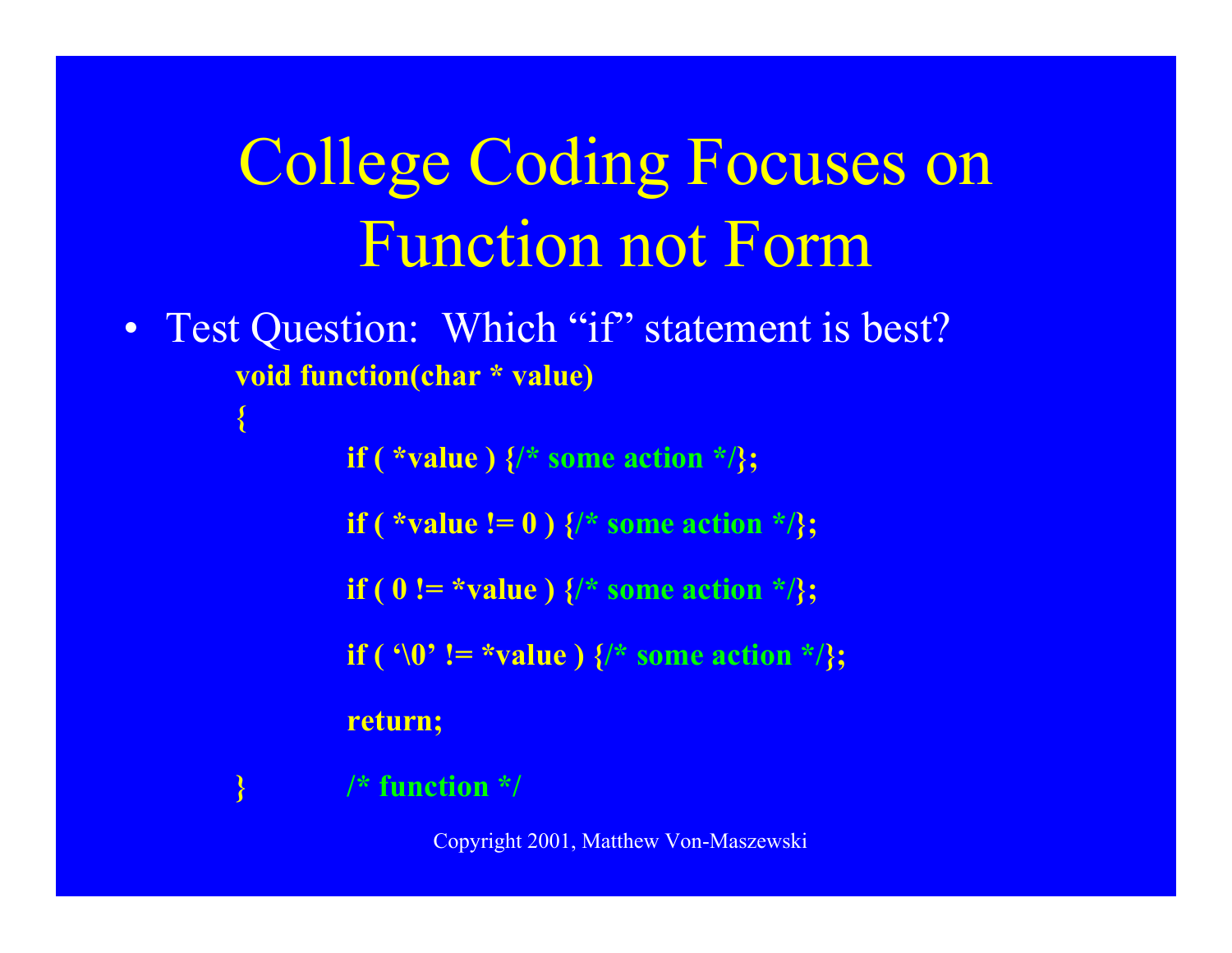You can change this problem by grasping four Industry concepts

- Software Products have many releases
- Each product release has a plan
- A product plan has balance
- You have responsibilities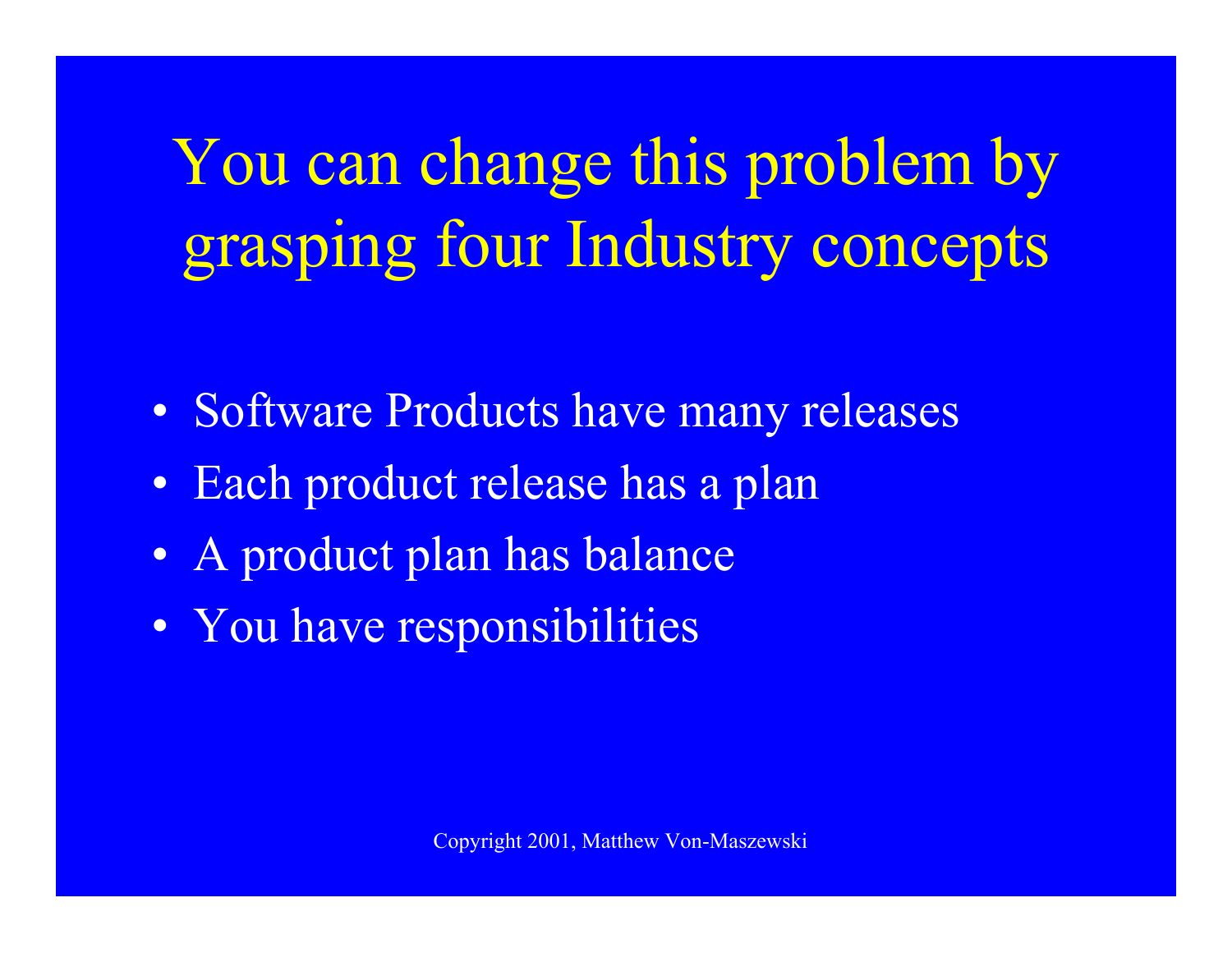## Software Products have many Releases

- Fewer features achieve earlier release
	- More customers sooner
	- More revenue sooner
- Customers explain better features for next release
	- Each release adds more features
	- Each release adds more customers
- Never delay a release for an extra feature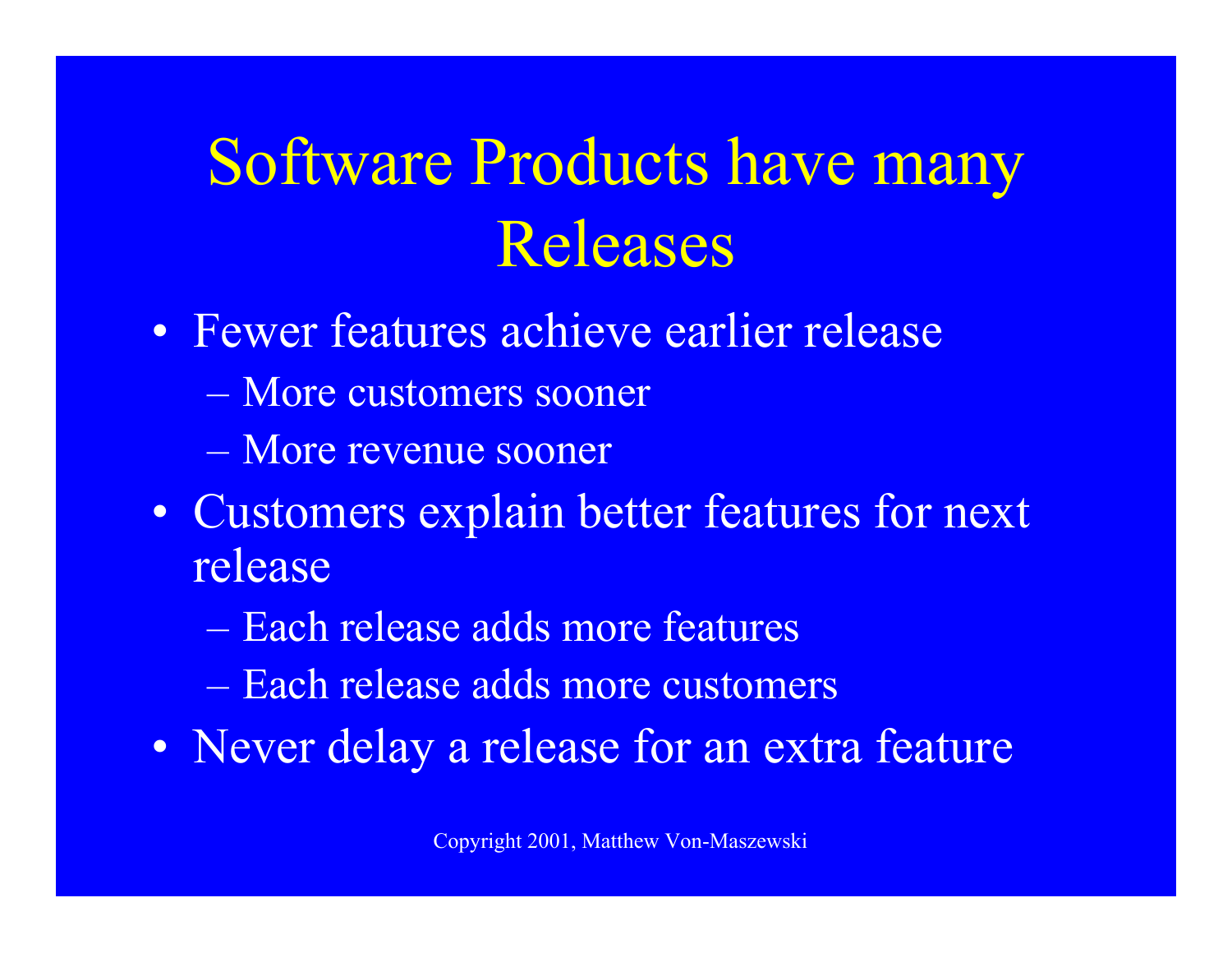### Each Product Release has a Plan

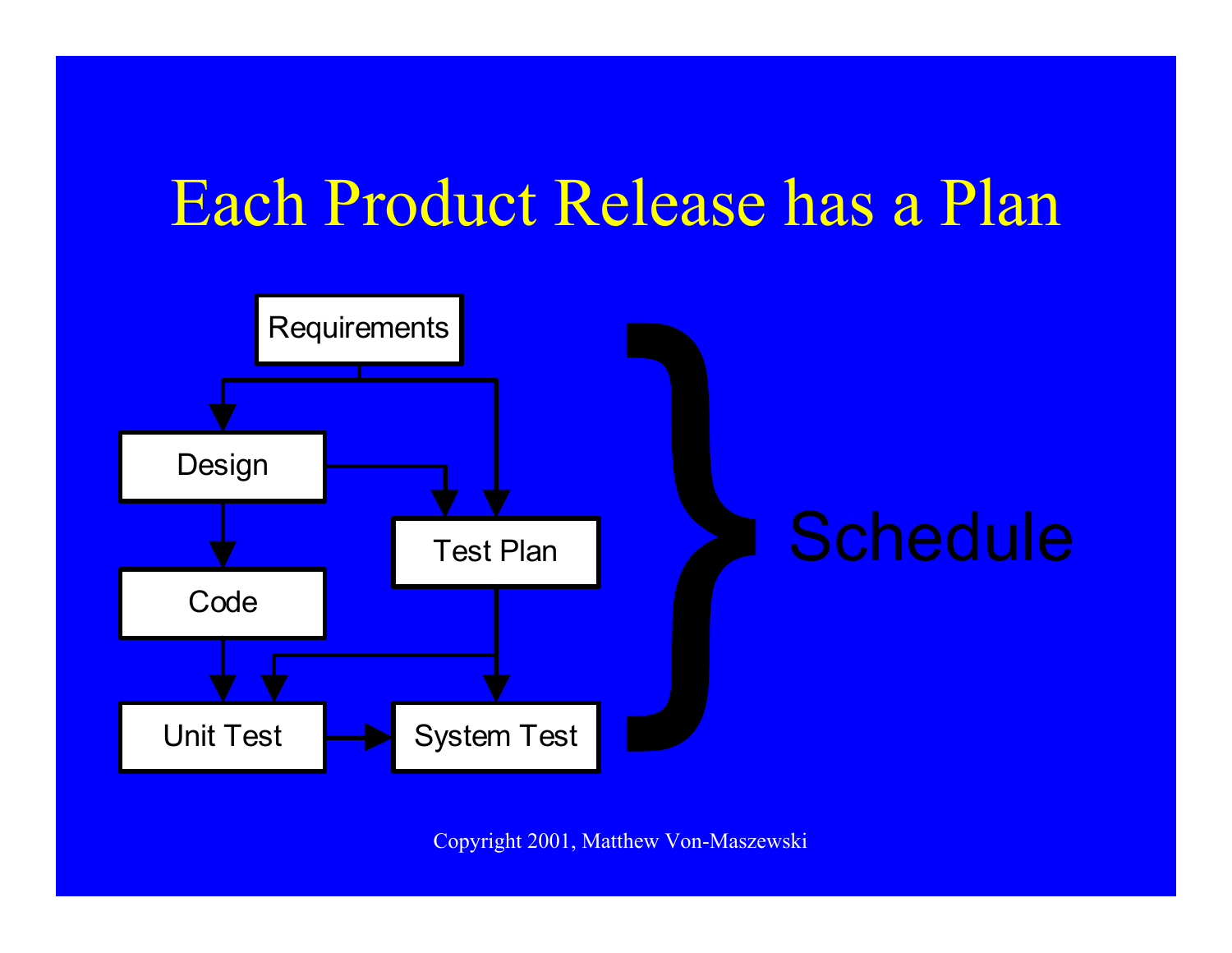#### A Product Plan has Balance Schedule = Features <sup>x</sup> Quality **Staff**  $\times$  Ouglity  $^2$

- This formula is not "mathematical", it is a rule of experience
- Quality<sup>2</sup> means the quality of this product plan and the previous product plan impact this product's schedule
- $\bullet$ Staff can only be increased over the long term
- $\bullet$  Features, Quality, and Schedule can be changed over the short term
- $\bullet$ But try to never change schedule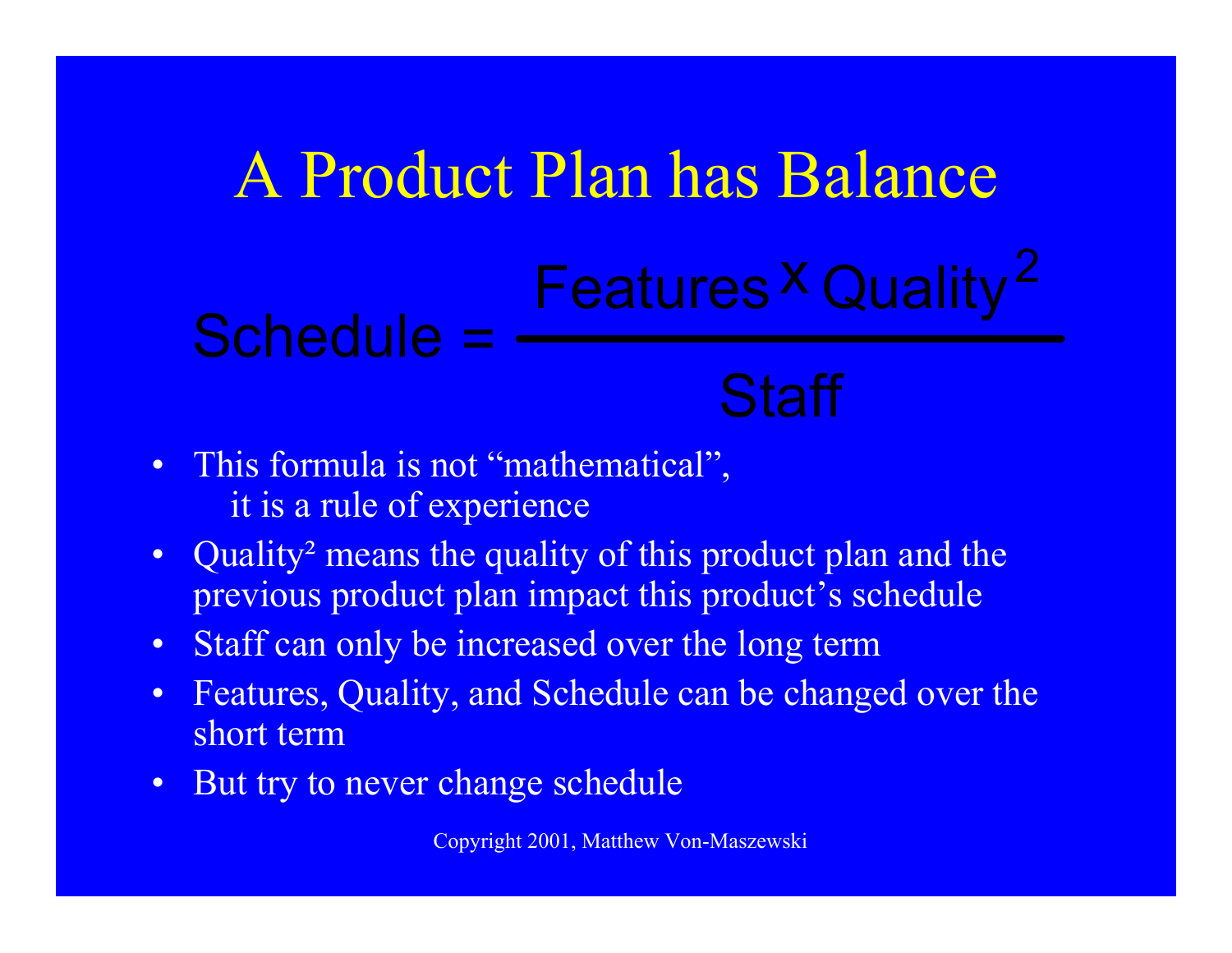## You have Responsibilities (1)

- To the Product and its future releases:
	- <u>– Liberator Angelski, politik artistor (</u> Always remember that there is another release
	- Listen to the current customers to find the future customers
- To the plan:
	- $\mathcal{L}_{\mathcal{A}}$ Know all parts of the plan
	- $\mathcal{L}_{\mathcal{A}}$ Contribute actively to other parts, not just coding
- To the balance
	- $\mathcal{L}_{\mathcal{A}}$ Understand that Schedule is paramount
	- $\mathcal{L}_{\mathcal{A}}$ Help your team balance Features and Quality